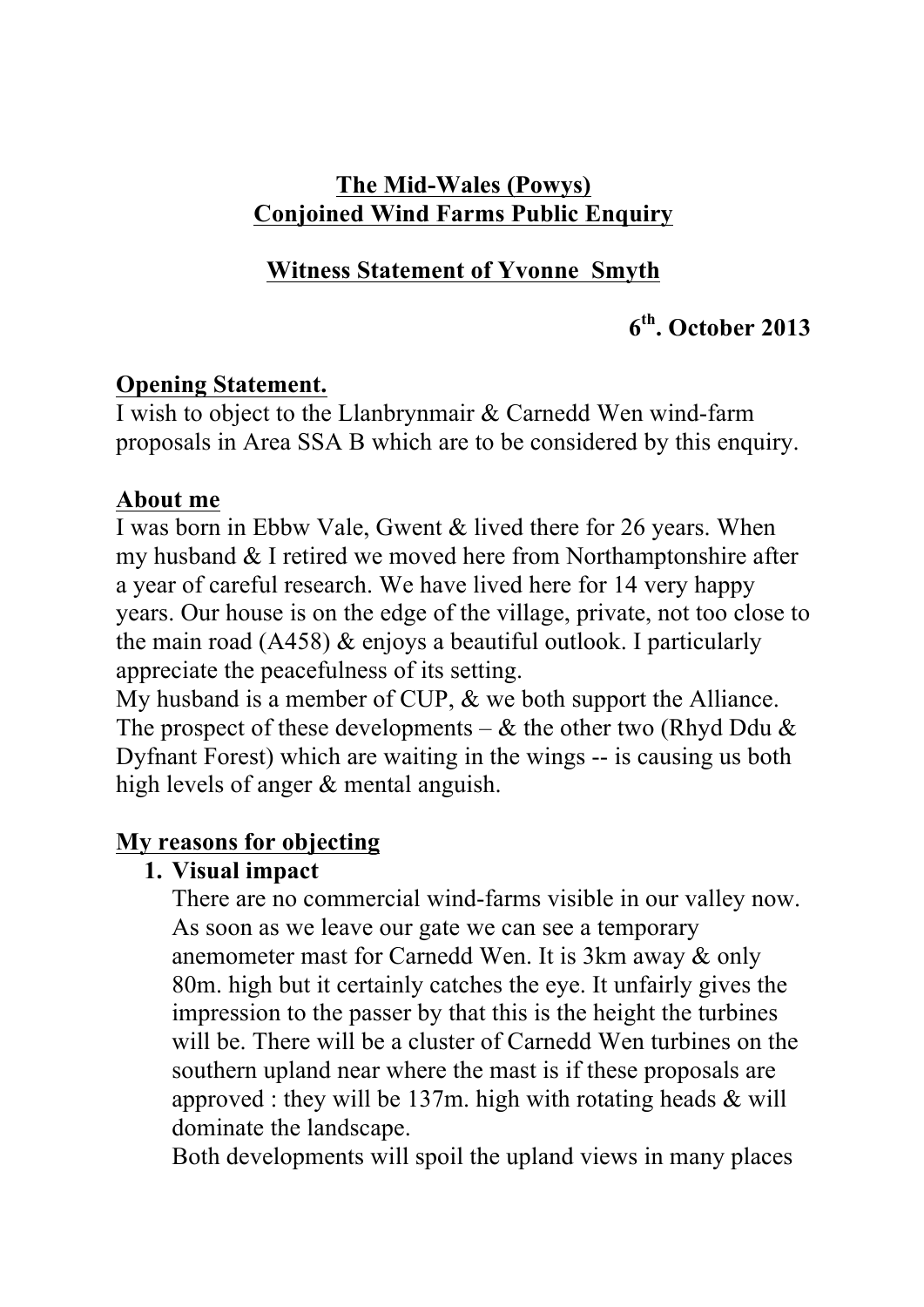along the A458. This includes our favourite view of the whole valley (OS SJ044094) as we approach Llanerfyl on the way home from Welshpool & continuous views after Llangadfan for nearly 6km. Our local Dyffryn Restaurant windows will have the turbines in clear sight.

#### **2. Health Issues**

Because I have related health problems, I am very worried that flicker from the rotating turbine blades will affect my vision. Similarly, any noise transmission from the turbines would be a major health issue for me. Can you imagine an infinite number of turbines turning at different speeds ?? The thought of the noise they will make (yes, it has been proved that they do)  $\&$ the not inconsiderable chance of flicker, fills me with dread.

#### **3. Transport in the construction phase**

The A458 is our lifeline. We have no alternative way of reaching our shops, our doctors & hospitals, our friends, family & leisure interests. Emergency services on which we depend have no other way of reaching us. The Air Ambulance is already essential to us but it is a charity which we help to fund as it receives no government funding & as yet there are no flying fire-engines !

Our journeys will be disrupted  $&$  lengthened for the long construction period because of the extra conventional heavy lorry traffic. The road is already busy, particularly in the summer. Slower traffic breeds frustration  $\&$  is likely to lead to even more accidents than we already have. When the abnormal loads begin to arrive, we shall have daily weekday blockages for many months during which our local town, Welshpool, will be brought to a standstill. Police resources will be diverted from crime prevention to convoy control. We very rarely have police presence on these roads as it is. It is also a serious possibility that to be able to keep some vital appointments (you can't always chose which day you prefer) we will have to have B&B in Welshpool, & who will pay for this ??